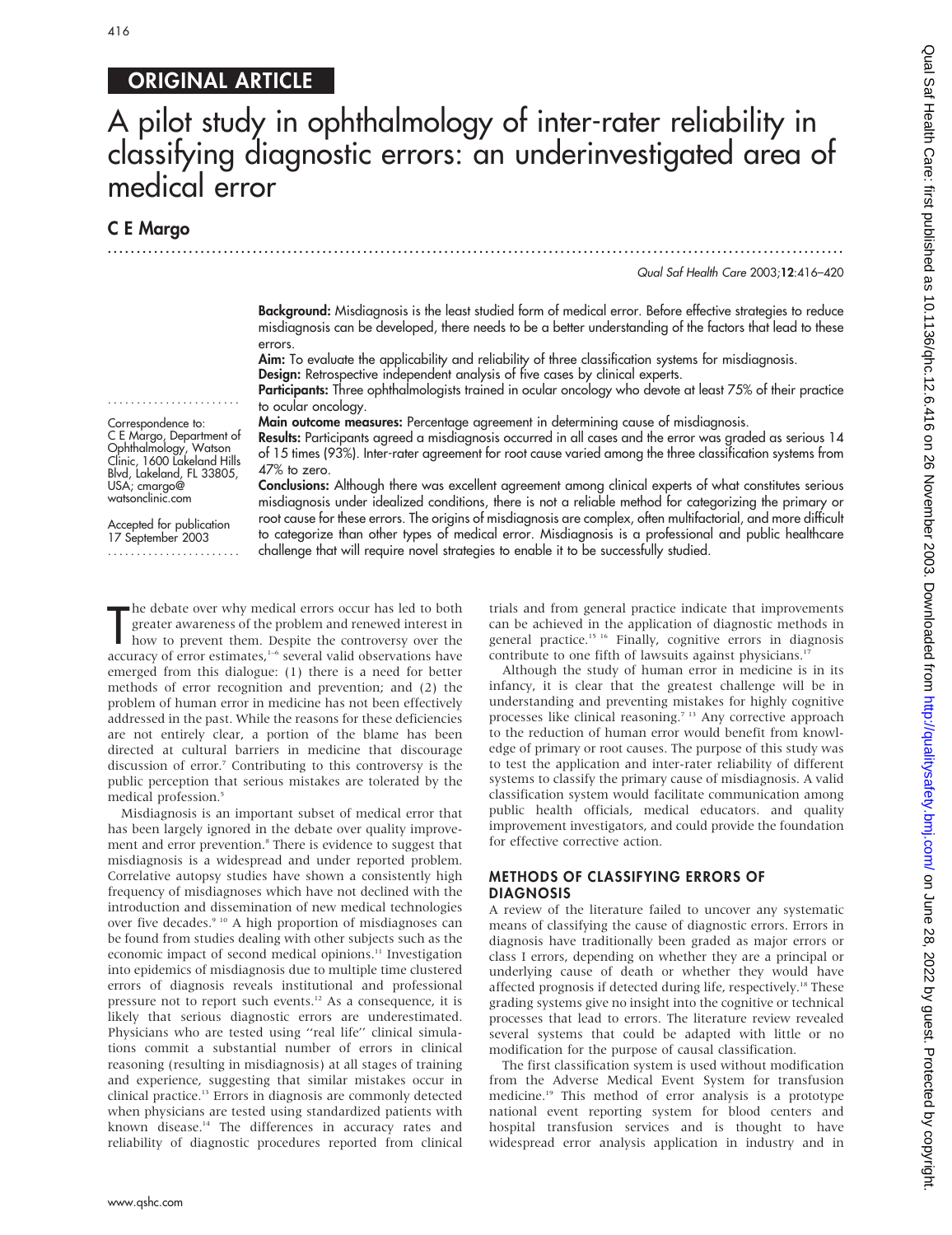| Category             | <b>Description</b>                                                          |  |
|----------------------|-----------------------------------------------------------------------------|--|
| Latent errors        | Errors that result from underlying system<br>failure                        |  |
| Technical            | Refers to equipment, physical installation,<br>material, labels, forms, etc |  |
| External             | Technical failures beyond control of<br>investigating organization          |  |
| Design               | Inadequate design of equipment and related<br>support material              |  |
| Construction         | Correct designs were not constructed properly                               |  |
| Materials            | Material defects                                                            |  |
| Organizational       |                                                                             |  |
| External             | Failures beyond control of investigating<br>organization                    |  |
| Procedures           | Poorly or inadequately designed protocols                                   |  |
| Knowledge            | Failure of transfer of knowledge or<br>information to staff                 |  |
| Management           | Internal decision to relegate safety decision to<br>an inferior position    |  |
| Culture              | Collective failure and its attendant modes to<br>function safely            |  |
| <b>Active errors</b> | Errors or failures that result from human<br>behavior                       |  |
| External             | Human failures beyond control of<br>organization                            |  |
| Knowledge            | Inability to apply existing knowledge to novel<br>situation                 |  |
| Rule based           |                                                                             |  |
| Qualifications       | Individual not qualified by education or<br>training for task               |  |
| Coordination         | Lack of task coordination within healthcare<br>team                         |  |
| Verification         | Incomplete assessment of situation                                          |  |
| Intervention         | Failures that result from faulty task planning<br>and execution             |  |
| Monitoring           | Failure to monitor process or patient                                       |  |
| Skill based          |                                                                             |  |
| "Slip"               | Failure in performance of highly developed<br>skill                         |  |
| "Trip"               | Failure in whole body movement                                              |  |
| Other                | Failure in patient beyond control of<br>organization                        |  |

medicine.20 The development and application of this system for transfusion medicine has been previously described.<sup>19 20</sup> Briefly, the classification of root causes of medical error are divided into latent errors and active errors (table 1). Latent errors are subdivided into technical and organizational. Active errors are categorized as external and behavioral, which is further subdivided into knowledge based, skill based, rule based, and other. While this system has enjoyed success in identifying root cause of error in the field of blood banking, it has not been tested for its applicability to errors in diagnosing disease.

The second classification system is based on the ''dimensions'' of professional competence as outlined by Epstein and Hundert (table  $2$ ).<sup>21</sup> This classification system is an inventory of professional skills and behavior considered essential for the competent practice of medicine.<sup>21</sup> Given that this inventory of cognitive, technical, and higher level integrative skills characterized the dimensions of competent medical practice, it could also be used to identify the fundamental deficiencies in physicians whose performance is deemed suboptimal. The dimension of professional competence as proposed by Epstein and Hundert was modified for use in this study by removing three categories (referred to as context, relationship, and affective/moral) because of the difficulty of measuring these behavioral characteristics. The 22 subdivisions in the remaining four categories (cognitive skills, technical skills, integrative skills, and habits of mind) were condensed into 16 to reduce conceptual overlap.

| Faulty cognitive skills:                            |
|-----------------------------------------------------|
| inadequate core knowledge                           |
| nadequate basic communication skills                |
| • ineffective information management                |
| • inability to apply knowledge to real world        |
| • inadequate use of tacit knowledge                 |
| • inadequate use of personal experience             |
| • faulty abstract problem solving                   |
| ● unable to recognize gaps in knowledge             |
| • unable to generate appropriate questions          |
| neffective resource utilization                     |
| Faulty technical skills:                            |
| inadequate physical examination                     |
| inadequate interpretation of special studies        |
| Faulty integrative skills:                          |
| unable to manage uncertainty                        |
| Failure of habits of mind:                          |
| $\bullet$ inattentiveness to detail                 |
| lack of critical curiosity                          |
| • unwillingness to acknowledge or to correct errors |

The third system is borrowed from a paper by Kassirer and Kopelman<sup>13</sup> who compiled a comprehensive list of faulty cognitive practices that lead to error in diagnosis (table 3). The purpose of their compilation was to identify and classify cognitive errors so that a deeper understanding of the epidemiology and causes of diagnostic error could be obtained.13 This so called catalogue of faulty cognition was itself derived from the scientific literature and is based on the assumption that clinical problem solving and the cognitive process of scientific discovery are inherently similar.13 The five categories of cognitive diagnostic errors along with the definitions proposed by Kassier and Kopelman were used without modification.

Although the origin of these three classification systems differs, each appears to have potential value in studying the cause of diagnostic errors.

#### STUDY DESIGN

The clinical records of five patients with ocular or orbital tumors who had less than desirable clinical outcomes were reviewed independently by three ophthalmologists who were fellowship trained in ocular oncology (see box 1 for clinical summaries) Each participant devotes at least 75% of his practice to ocular oncology. All aspects of clinical care, technical and environmental backgrounds were available. Each participant was asked if a misdiagnosis had occurred. If yes, was it minor, moderate or serious? They were asked to identify one primary cause of the misdiagnosis using three different classification systems. The participants were given several weeks to study the written case material and each classification system. They were encouraged to ask questions concerning the classification systems. Root cause analysis

| <b>Table 3</b> Catalogue of Cognitive Errors*       |                                                                                                                    |  |  |  |  |
|-----------------------------------------------------|--------------------------------------------------------------------------------------------------------------------|--|--|--|--|
| Category                                            | <b>Description</b>                                                                                                 |  |  |  |  |
| Faulty "triggering"                                 | Faulty "trigger" or hypothesis generation by<br>patient's complaint or by initial findings                         |  |  |  |  |
| Faulty context formation                            | Inability to correctly frame clinical problem                                                                      |  |  |  |  |
| Faulty information<br>gathering                     | Includes faulty interpretation of test results,<br>faulty causal model, over reliance on a clinical<br>axiom, etc. |  |  |  |  |
| Faulty verification                                 | Failure to exclude other diagnostic<br>possibilities; the final step in confirming the<br>accuracy of a diagnosis. |  |  |  |  |
| No fault error                                      | Beyond control of physician                                                                                        |  |  |  |  |
| *Modified from Kassirer and Kopelman. <sup>13</sup> |                                                                                                                    |  |  |  |  |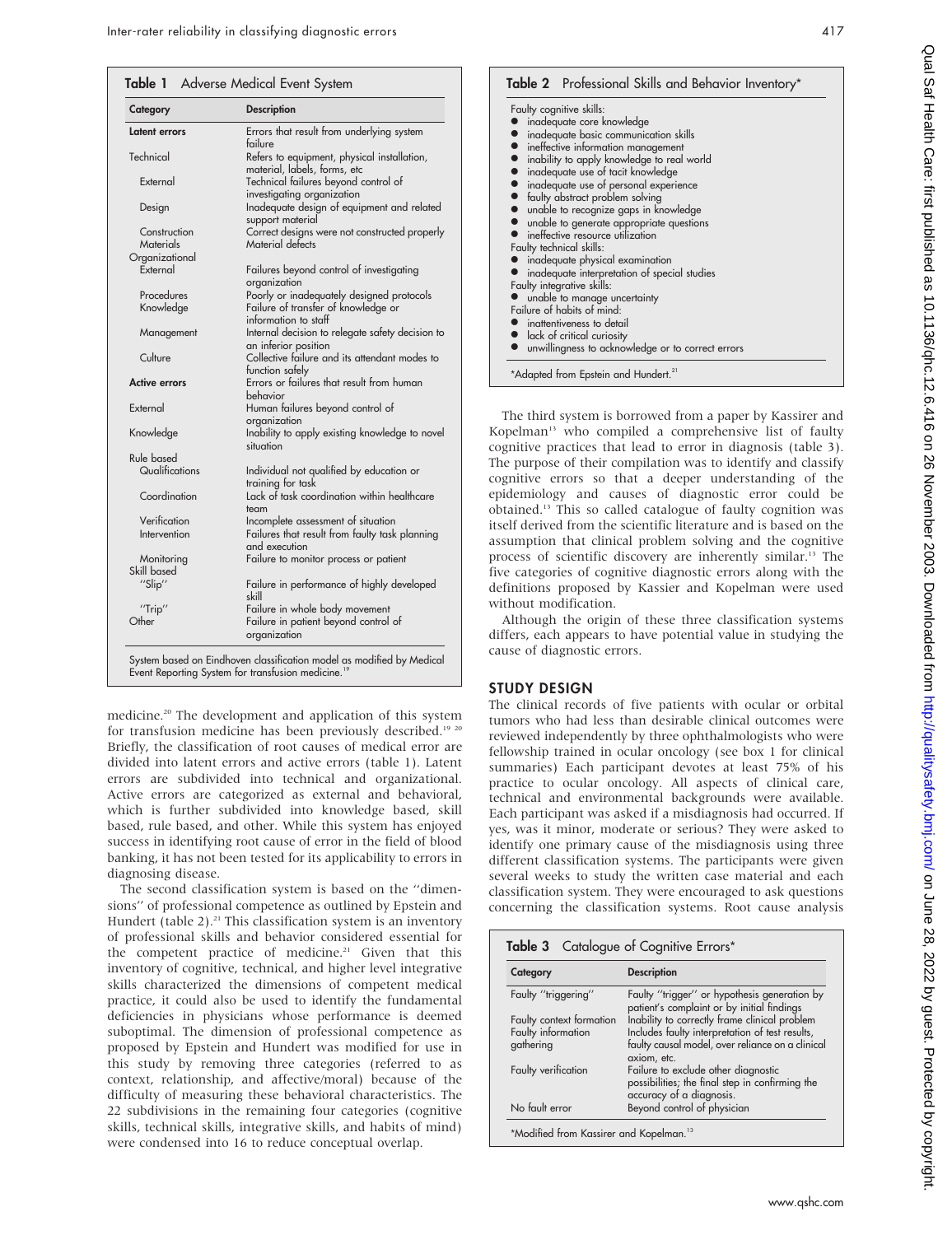## Box 1 Clinical summaries of five patients studied

#### Case 1

A young boy with an enlarging right lower eyelid mass under went three biopsies over an 8 month interval. The biopsies each showed chronic inflammation with eosinophils and necrosis. The anatomical diagnosis was descriptive and included the comment ''consistent with eosinophilic granuloma''. Treatment with external beam radiation on three separate occasions and several courses of a corticosteroid was unsuccessful. Usually eosinophilic granulomas are very sensitive to radiotherapy. When the pathology slides were reviewed elsewhere, the diagnosis of fungal cellulitis was made. The boy eventually lost his right eye, eyelids, facial skin and orbit.

Areas of concern: A boy lost nearly a third of his face because three biopsies were misinterpreted as eosinophilic granuloma and cultures of the inflamed tissue were never taken.

#### Case 2

A large pigmented subretinal mass was found between the equator and ciliary body in an elderly man several weeks after uncomplicated cataract surgery for an early lens opacity (cataract). A second opinion on the nature of the lesions was requested. Ultrasound examination of the eye lesion (standardized A scan and B scan) were obtained. The retina examination before surgery was described as normal. Following cataract surgery the ocular media were clear and the patient's vision was excellent. The eye was enucleated several weeks later because of the suspicion of malignant melanoma. Pathological examination showed a localized hemorrhage beneath the retina (suprachoroidal hemorrhage). This type of hemorrhage would typically resolve within weeks without adverse sequelae.

Areas of concern: A man had a normal vision eye removed because fundus examination and ultrasound studies of a localized hemorrhage were misinterpreted as a melanoma. The history of a normal retina examination just weeks before did not alter the decision for surgery.

#### Case 3

A middle aged man presented with a slowly enlarging ''spot'' in the temporal field of vision of his right eye for 8 weeks. His visual acuity in the eye was good. The patient was told that his eye examination was normal except for an age related cataract which was the cause of his visual disturbance. The patient sought a second opinion 3 weeks later. A large pigmented tumor suspicious for malignant melanoma was found in the back of the eye. Its location would explain the blind spot. The patient decided to have the right eye removed several weeks later. The globe showed moderately large malignant melanoma, 15 mm in diameter and 12 mm in height.

Areas of concern: An easily visible melanoma was not seen on dilated eye examination and the complaint of peripheral blind spot was incorrectly attributed to a minimal cataract.

#### Case 4

A healthy 2 year old boy was referred for evaluation of a dark pupil. The diagnosis of hyphema (blood inside anterior chamber of the eye) secondary to juvenile xanthogranuloma (benign tumor) of the iris was considered likely. A dermatologist found no skin lesions. An ocular ultrasound to examine the posterior part of the eye was interpreted as normal. The child underwent two surgical procedures to irrigate the blood from the eye and to treat secondary glaucoma (raised intraocular pressure). The possibility of retinoblastoma (malignant tumor of the retina) was considered after the second surgery. The eye was enucleated 5 months after presentation and showed malignant tumor cells at the surgical edge of the optic nerve and in the previous surgical procedure site.

Areas of concern: The spontaneous accumulation of blood in the eye of a young child was attributed incorrectly to a rare benign intraocular tumor. An ultrasound study of the eye was interpreted as normal when in fact the eye was filled with a malignant tumor.

#### Case 5

A middle aged woman in good general health presented with pain around her right eye which had been present for 2 months. Her eye examination revealed a bulging right eye (proptosis) and redness of the ipsilateral upper eyelid. A CT scan of the orbit and laboratory studies were obtained. She was treated for inflammation (so called inflammatory pseudotumor) with oral prednisone and, later, narcotic analgesics. A biopsy of the lacrimal gland 16 months after presentation showed an adenocarcinoma with spread around the nerves.

Areas of concern: A CT scan of a malignant tumor of the lacrimal gland and orbit was misinterpreted as inflammation. When orbital pain worsened, other diagnostic possibilities were not entertained.

involves investigation into all aspects of care potentially related to the error. Because much of this material is not contained within the medical record, participants were provided access to the technical, organizational, and environmental details of each case through an interview. The participants were able to request any potentially relevant information including—but not limited to—the training and professional experience of physicians, qualifications of technical support staff, quality and condition of medical instrumentation, and type of clinical practice (private practice group, private practice solo, academic medical center, general or referral practice, etc).

The definition of misdiagnosis used by the participants in the study was a ''conclusion about an abnormal state of health that leads to a management decision resulting in an otherwise avoidable injury''. The distinction between degrees

of error (minor, moderate, and serious) is subjective and was left to the discretion of the reviewer.

Agreement among participants for each system was calculated by dividing the number of agreed responses by the total number of responses; proportions were expressed as percentages. A high level of agreement between participants for a given system would indicate that errors of diagnosis can be reliably classified according to primary or root cause.

The study was conducted between February and July 2002.

### RESULTS

The three participants agreed that a misdiagnosis had occurred in all five cases (100% agreement). The errors were judged as serious in 14 of 15 occasions (93%) and once as moderate (7%). One participant graded the error in case 3 as

Qual Sat Health Care: first published as 10.1136/qhc.12.6.416 on 26 November 2003. Downloaded from <http://qualitysafety.bmj.com/> On June 28, 2022 by guest. Protected by copyright.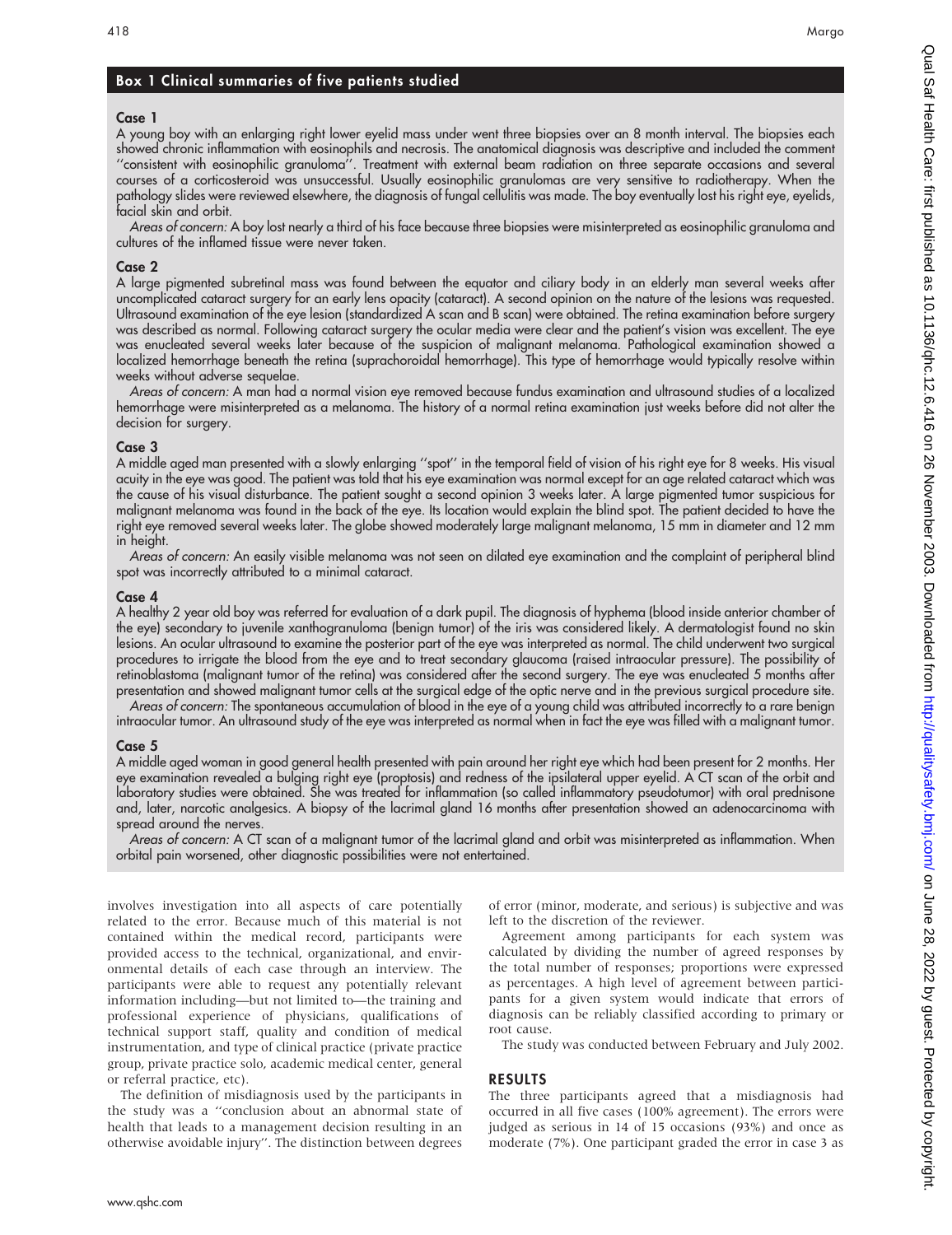| Case           | <b>Reviewer</b> | <b>Adverse Medical</b><br><b>Event System</b> | <b>Professional Skills and</b><br><b>Behavior Inventory</b> | <b>Catalogue of Cognitive</b><br><b>Errors</b> |
|----------------|-----------------|-----------------------------------------------|-------------------------------------------------------------|------------------------------------------------|
| $\mathbf{1}$   |                 | Beyond control                                | Inadequate interpretation*                                  | Faulty verification                            |
|                | 2               | Failure to monitor                            | Inadequate interpretation*                                  | Faulty information gathering                   |
|                | 3               | Incomplete assessment                         | Lack of curiosity                                           | inability frame problem                        |
| $\overline{2}$ |                 | Incomplete assessment*                        | Inadequate examination                                      | Faulty hypothesis                              |
|                |                 | Incomplete assessment*                        | Inadequate interpretation                                   | Faulty information gathering                   |
|                | 3               | Failure to monitor                            | Unable to recognize gaps                                    | Failure to exclude diagnosis                   |
| 3              |                 | Incomplete assessment*                        | Inadequate examination*                                     | Faulty hypothesis                              |
|                | $\overline{2}$  | Failure beyond control                        | Inadequate examination*                                     | Inability to frame problem                     |
|                | 3               | Incomplete assessment*                        | Inadequate examination*                                     | Faulty interpretation                          |
| $\overline{4}$ |                 | Inability to apply knowledge                  | Inability to apply knowledge                                | Inability frame problem                        |
|                | $\overline{2}$  | Incomplete assessment                         | Inadequate interpretation                                   | Faulty hypothesis                              |
|                | 3               | Decision to relegate                          | Inadequate use personnel                                    | Failure to exclude diagnosis                   |
| 5              |                 | Incomplete assessment*                        | Inadequate interpretation                                   | Inability to frame problem                     |
|                | $\overline{2}$  | Incomplete assessment*                        | Inattentiveness to detail                                   | Failure exclude diagnosis                      |
|                | 3               | Incomplete assessment*                        | Lack of critical curiosity                                  | Faulty hypothesis                              |
|                | Totals          | $7/15$ agreements $(46.6%)$                   | $5/15$ agreements $(33.3%)$                                 | No agreements (0%)                             |

moderate because the delay in making the correct diagnosis should not have changed the prognosis.

Three participants agreed on the primary cause of error twice—once in case 3 using the Professional Skills and Behavior Inventory and once in case 5 using the Medical Event Reporting System (table 4). Two of the three participants agreed on the primary cause of error three times—twice using the Medical Event Reporting System and once using the Professional Skills and Behavior Inventory (table 4). Forty seven percent of responses were in agreement using the Medical Event Reporting System and 33% using the Professional Skills and Behavior Inventory. There were no primary agreements with the Catalogue of Cognitive Error.

#### **DISCUSSION**

There was near uniformity of agreement (93%) that the errors of diagnosis in these five cases were serious. These cases are not rare events. Current analysis of autopsy data indicates that a major diagnosis goes undetected in more than 74 000 individuals who die in hospitals in the United States each year.<sup>18</sup> Nearly 35 000 of these patients could have survived hospital discharge if the error had not occurred.<sup>18</sup> Why do diagnostic errors occur and can such errors be prevented in the future?

There have been few formal investigations or discussions into the causes of misdiagnosis despite its importance to patient safety.<sup>7 8 13 22</sup> The three clinical experts in this study agreed on the primary cause of error, occasionally using three different systems for classification. Two of the systems in this study (Adverse Medical Event System and Professional Skills and Behavior Inventory) showed some potential usefulness but, even then, all three experts could agree only once with each system (table 4). Two of the three experts agreed in two other cases using the Medical Event Reporting System and in one case using the Professional Skills and Behavior Inventory. The diversity of opinion offered by these three experts may even be more noteworthy than their modest level of agreement (table 4). There were no agreements on any case using the Catalogue of Cognitive Errors even though it had only five choices.

The rather disappointing results of this study raise the question of why such a wide variety of primary causes were ascribed to each case by clinical experts. There is no simple explanation. Perhaps the categorical choices were too abstract or too conceptually overlapping. Maybe the understanding of medical decision making itself is too rudimentary. On the other hand, the multidimensional nature of decision making may not be easily categorized. Studies of complex work environments have shown that, once a minor mistake enters a system, secondary errors can propagate the problem and increase the likelihood of serious failure, particularly when no safeguards are built into the system to limit damage.7 Secondary errors—because of their immediate clinical consequences—can often eclipse primary mistakes in importance to the clinical outcome. The traditional domains used to categorize cause of injury such as human (behavioral), organizational, and technical also have considerable overlap in clinical practice which makes categorical distinctions potentially ambiguous.

There have been few analytical studies of diagnostic errors. Battles and Shea<sup>20</sup> performed an analysis of the root cause of medical error in a teaching hospital using the Eindhoven Classification Model (similar to the Adverse Medical Event System employed in this study).<sup>19</sup> They found that root cause analysis can be a valuable source of information for guiding educational and system change in the hospital. Their study, unlike this one, dealt with diverse types of medical error and did not focus on mistakes due to diagnosis.

The definition of misdiagnosis in this study is based on a medical injury model and not on a medical error model.<sup>22</sup> <sup>23</sup> Error and harm are not always linked. The medical error model, which includes mistakes that do not harm patients, would create too broad a definition for the purposes of studying misdiagnosis. The normal process of making a clinical diagnosis involves hypothesis testing. So called

#### Key messages

- N Errors in diagnosis belong to a subset of medical error that has been largely ignored.
- There is compelling evidence from a variety of sources to indicate that errors of diagnosis are an important public health concern.
- Three classification systems to classify the cause of diagnostic errors were tested for inter-reviewer reliability.
- Although there is good agreement among experts about what constitutes a serious error in diagnosis, classification of primary or root cause is not reliable using available systems.
- Reduction of errors in diagnosis will improve medical care. Progress towards this goal will depend on a better understanding of the primary causes of these errors.